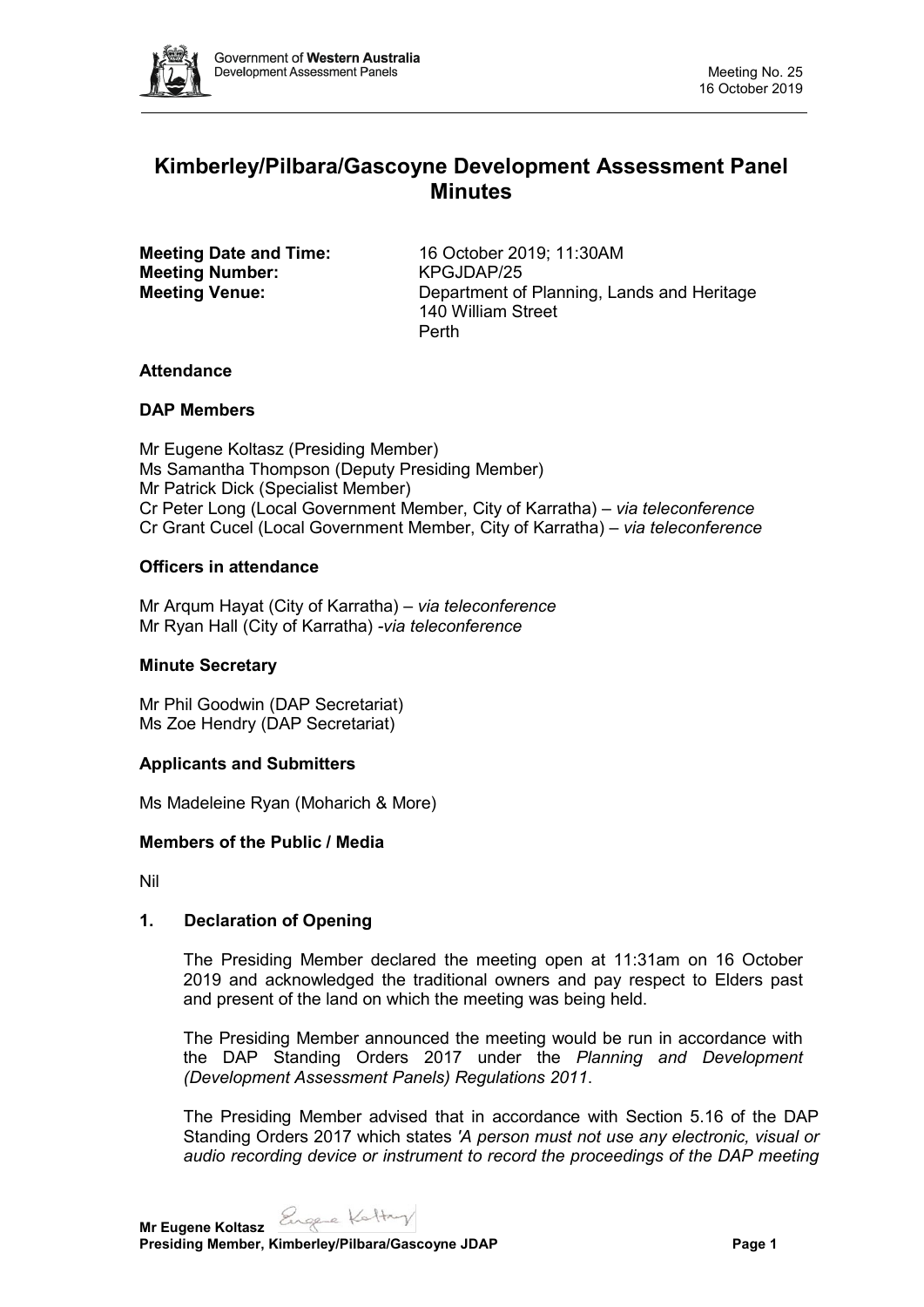

*unless the Presiding Member has given permission to do so.',* the meeting would not be recorded.

# **2. Apologies**

Nil

### **3. Members on Leave of Absence**

Nil

### **4. Noting of Minutes**

DAP members noted that signed minutes of previous meetings are available on the [DAP website.](https://www.dplh.wa.gov.au/about/development-assessment-panels/daps-agendas-and-minutes)

#### **5. Declaration of Due Consideration**

All members declared that they had duly considered the documents.

#### **6. Disclosure of Interests**

Nil

### **7. Deputations and Presentations**

**7.1** Ms Belinda Moharich (Moharich & More) provided a written deputation to the DAP against the recommendation at Item 10.1.

# **8. Form 1 – Responsible Authority Reports – DAP Application**

Nil

# **9. Form 2 – Responsible Authority Reports – Amending or cancelling DAP development approval**

Nil

#### **10. Appeals to the State Administrative Tribunal**

| <b>10.1 Property Location:</b> | Lot 500 Madigan Road, Stove Hill<br><b>Workforce Accommodation</b> |
|--------------------------------|--------------------------------------------------------------------|
| Applicant:                     | Mr Owen Hightower, RFF Pty Ltd                                     |
| Owner:                         | Eradu Pty Ltd                                                      |
| Responsible Authority:         | City of Karratha                                                   |
| DAP File No:                   | DP/13/00062                                                        |
|                                | <b>Development Description:</b>                                    |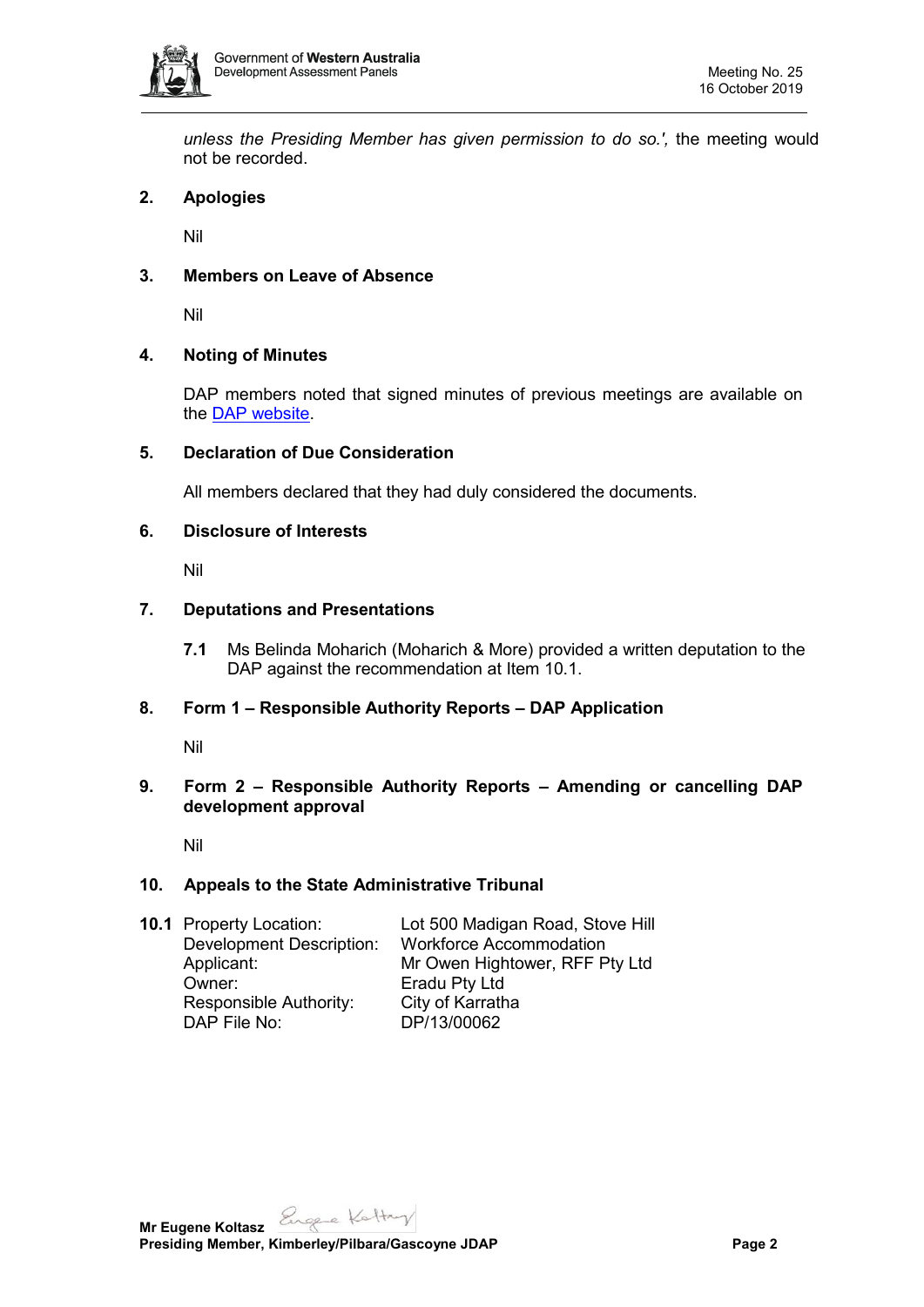

# **REPORT RECOMMENDATION**

**Moved by: Cr Grant Cucel <b>Seconded by: Cr Peter Long** 

That the Kimberly/Pilbara/Gascoyne Joint Development Assessment Panel, pursuant to section 31 of the *State Administrative Tribunal Act 2004* in respect of SAT application DR 149 of 2019, resolves to:

**Reconsider** its decision dated 20 August 2019 and **advise** the State Administrative Tribunal that DAP Application reference DP/13/00062 and accompanying attachments in accordance with Clause 68 of Schedule 2 (Deemed Provisions) of the *Planning and Development (Local Planning Schemes) Regulations 2015* **is not supported** for the following reasons:

### **Reasons**

- 1. The proponent has not specified a construction project associated with the proposed development, as required by Council's Workforce Accommodation Policy DP10;
- 2. The proponent has not made substantial progress towards implementing the development, as specified by the Kimberley/Pilbara/Gascoyne Joint Development Assessment Panel as one of the criteria for determining whether extensions to the substantially commenced period should be approved; and
- 3. The planning framework has changed through the Minister approving Amendment No.39 to the City of Karratha Local Planning Scheme No.8 which makes Workforce Accommodation a use not permitted in the Rural Residential zone that applies to the portion of Lot 500 subject of the proposed expansion.

#### **The Report Recommendation was put and LOST (2/3).**

- For: Cr Grant Cucel Cr Peter Long
- Against: Mr Eugene Koltasz Ms Samantha Thompson Mr Patrick Dick

# **ALTERNATE MOTION**

**Moved by:** Mr Eugene Koltasz **Seconded by: Ms Samantha Thompson** 

That DAP Application reference DP/13/00062, in accordance with Clause 68 of Schedule 2 (Deemed Provisions) of the *Planning and Development (Local Planning Schemes) Regulations 2015,* be approved subject to the following conditions:

- 1. The extension period of substantial commencement from six (6) to eight (8) years from the date approval was originally granted is supported, by modifying Condition 22 of the original determination on Development Application P3165; and
- 2. The proponents request to modify Condition 3 of the original determination on Development Application P3165 shall read as follows: *This approval to the*